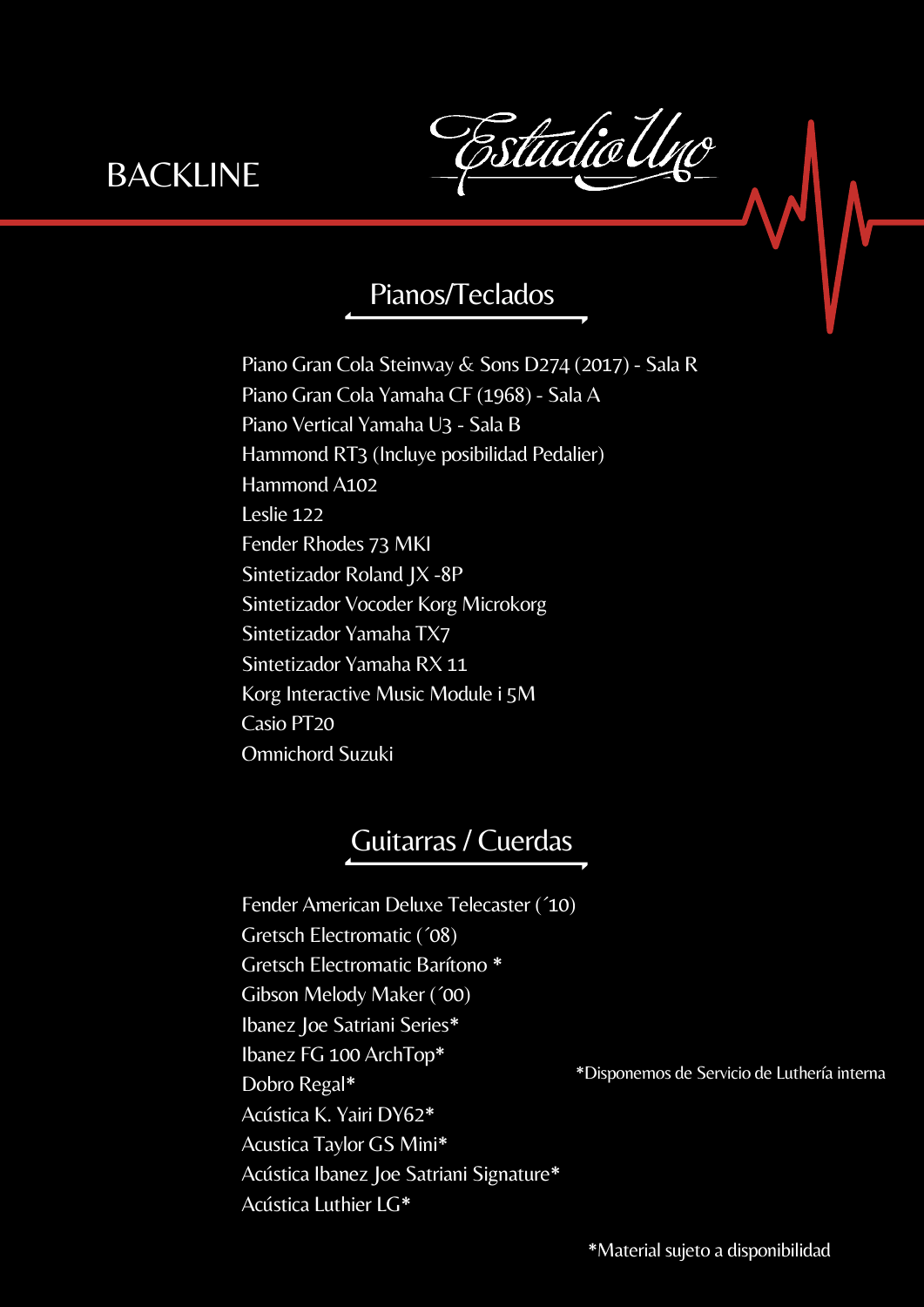studio U

## Amplificadores Guitarra

Fender Twin Reverb BlackFace (Cabezal) Fender Twin Reverb BlackFace (Pantalla) Fender Twin Reverb SilverFace (Combo) modificado a BlackFace (Kahayan) Kahayan Tweed Edulis (Combo - Clon Fender Tweed) Roland JazzChorus 60 (Combo) Randall RG80 - 112SC (Combo) Sovtek MIG100H (Cabezal) Marshall JCM800 (Cabezal) Marshall 1982 4x12 (Pantalla

### Amplificadores Bajo

Vox Solid State F-Bass (1969) - Cabezal Vox Solid State F-Bass 18" - Pantalla Ampeg SVT II Clasic (Cabezal) Bag End SD 12 - D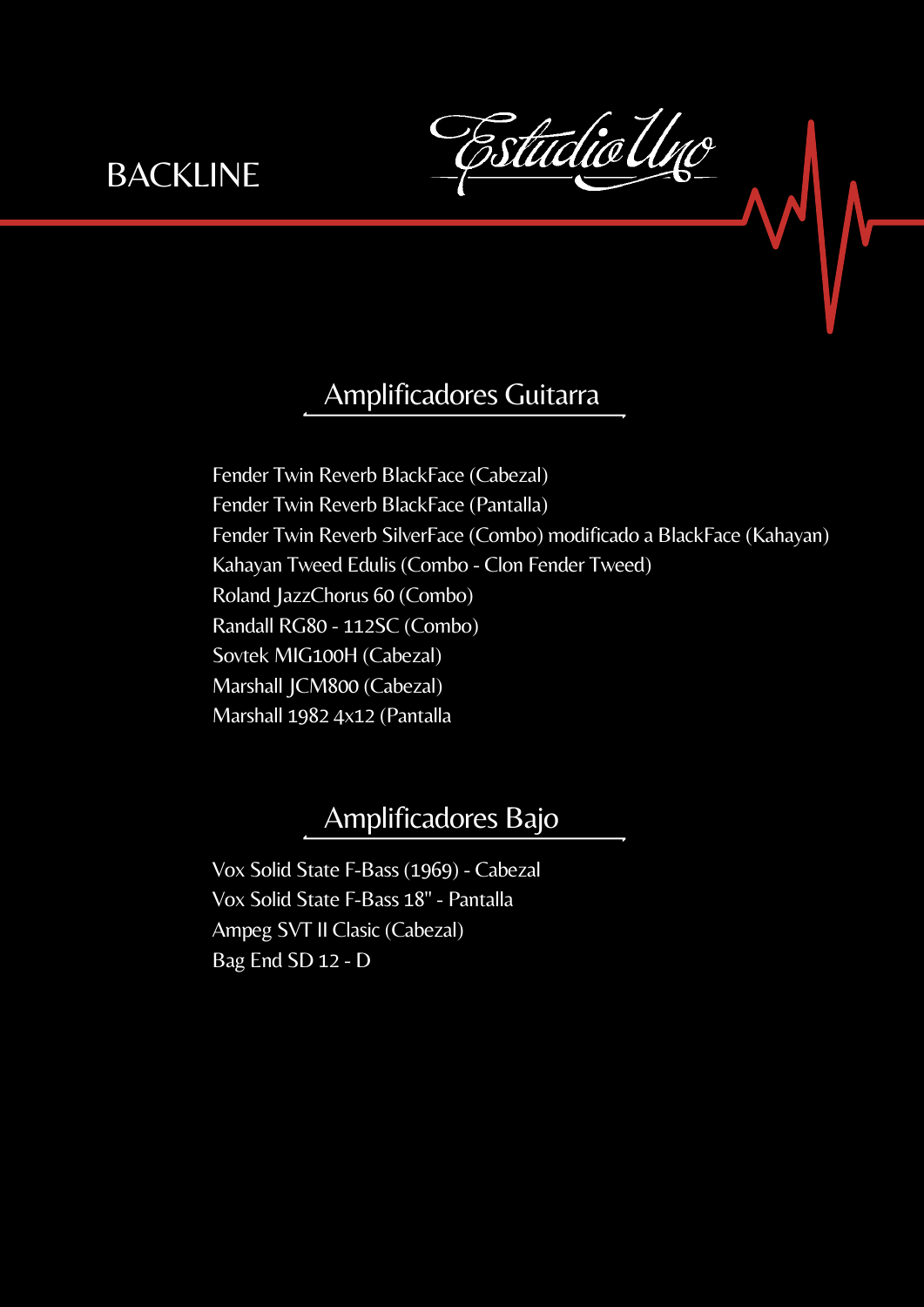tudio

### Instrumentos Cuerda

Ukelele Lanikay Saz Turco Kantele Finés Charango (10 Cuerdas) Sitar India

#### Pedales

Crazy Box Pedals Loco Boost Crazy Box Pedals Loco Drive Boss RE20 SpaceEcho (Delay) Boss TV2 (Afinador) Boss DD7 (Delay) Boss TR2 (Tremolo) Boss BF2 (Flanger) EHX Bigmuff (Fuzz) EHX Small Clone (Chorus) Dawcraft She Fuzz Moog Moogerfoofer MF102 (Ring Modulator) MXR Phase 90 (Phaser) Seymour Duncan Pickup Booster Spring King (Reverb) Dunlop GCB95 Cry Baby (Wah Wah) Danelectro Daddy 0 (Overdrive) eBow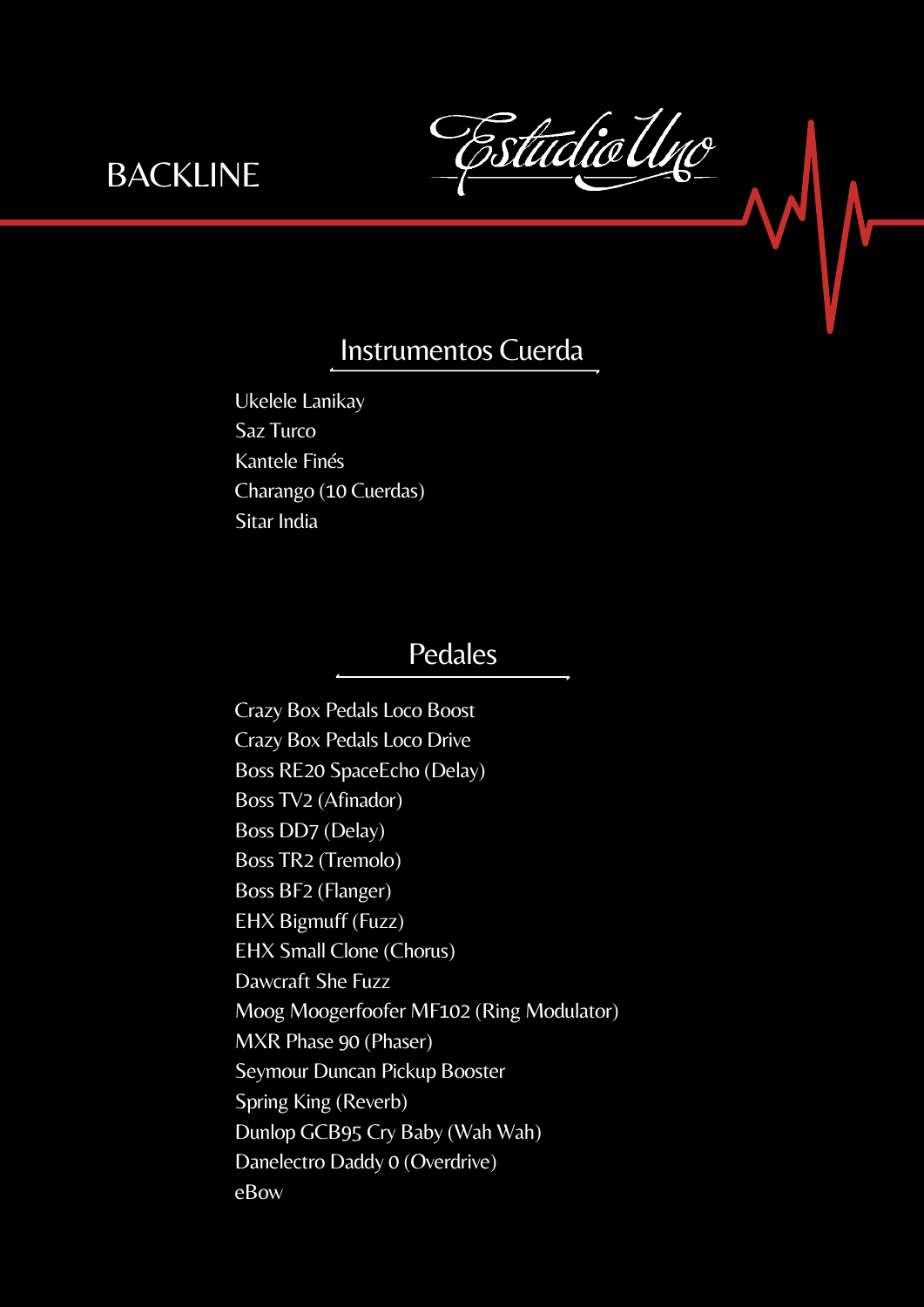# **BACKLINE**

tidio

# Sets Baterías

G-Series Custom Vintage BD 22" Toms 13" 16" Mapex Saturn Pro BD 22" Toms 10" 12" 14" Joe Bass Koral BD 20" Toms 8" 10" 12" Tama Imperial Star BD 24" Toms 13" 18" Pearl Expert Series BD 22" Toms 12" 14" 16"

#### Cajas

Pearl Free Floating 14 x 6.5 Mapex Saturn 14 x 4.5 Tama Piccolo 14 x 3.5 Pearl Piccolo Pearl Signature Omar Hakim Sonor Performer Joe BAss Thomann Black Panther

#### Bombos

JSonor BD 20"

#### Platos

HH Paiste Alpha 14" HH Zildjian Avedis Custom 14" Crash ZildJian Avedis Custom 16" Crash ZildJian Avedis Custom 18" Crash Istambul Marmara 16" China Paiste 802 18" China Paiste Alpha 18" China Zildjian Custom 18" Splash Paiste 101 12"